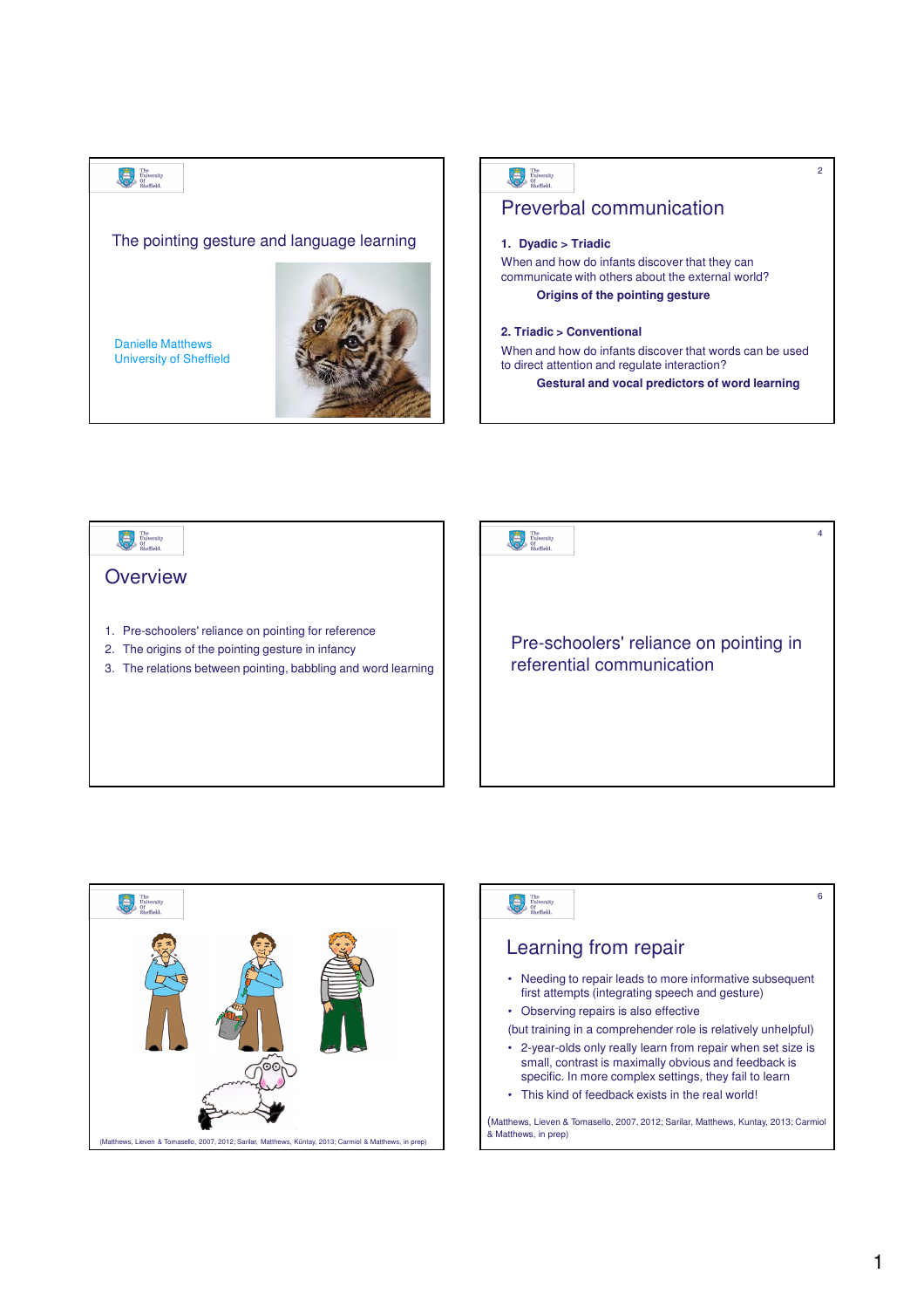#### 7 8  $\begin{tabular}{|c|c|c|} \hline \multicolumn{3}{|c|}{\textbf{The}} & \multicolumn{3}{|c|}{\textbf{The}}\\ \hline \multicolumn{3}{|c|}{\textbf{University}} & \multicolumn{3}{|c|}{\textbf{University}}\\ \hline \multicolumn{3}{|c|}{\textbf{On}} & \multicolumn{3}{|c|}{\textbf{On}}\\ \hline \multicolumn{3}{|c|}{\textbf{On}} & \multicolumn{3}{|c|}{\textbf{On}}\\ \hline \multicolumn{3}{|c|}{\textbf{On}} & \multicolumn{3}{|c|}{\textbf{On}}\\ \hline \multicolumn{3$ The University What's so special about pointing? • Infants start learning about dyadic communication early The origins of the pointing gesture in infancy Trevarthen (1979), Rochat et al. (1999) • They even start learning about words early (6 months) Bergelson & Swingley (2012) • But pointing is argued to be the first instance of Intentional Triadic Communication Communication as action Woodward (2004) - Sets pragmatics foundations for language learning Tomasello (2008)



11

# 

### Socialization

- Bates et al. (1975) Declarative pointing emerges when two lines of development converge:
	- Contemplating objects
	- Engaging with a caregiver
- Infant begins to point at objects they are contemplating > elicits a response > infant learns to point for communicative purposes
- Rests on evidence of early solitary pointing (Carpendale & Carependale, 2010. Also: Brune & Woodward, 2007; Delgado, Gomez, & Sarria, 2009; Desrochers, Morisette, & Ricard, 1995; Gomez, 2007; Lempert & Kinsbourne, 1985; Masur, 1983; Schaffer, 1984; Werner & Kaplan, 1963) .

#### 12Imitation • Cochet & Vauclair (2010) Infants observe others pointing with communicative intent and, when they have the same goal, imitate this means of directing attention • This is plausible since: - Infants recognise pointing gestures by 8 months (Gredeback, Melinder & Daum, 2010) - Caregivers tend to increase their rating of pointing just before the onset of their own infant's points (Lock et al., 1990) Caregivers produce salient pointing gestures (Murphy & Messer, 1977)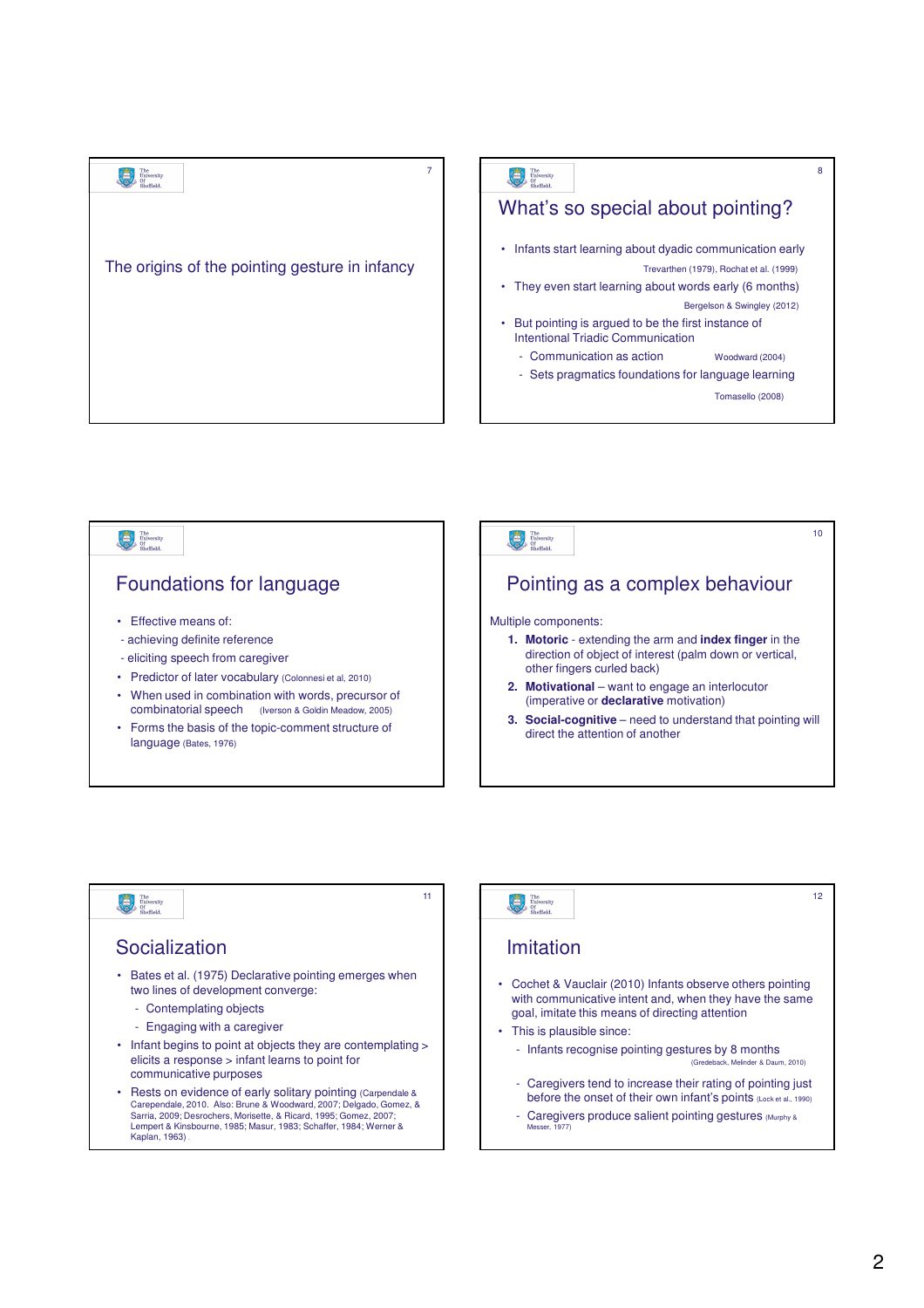





# The University

## Coding pointing gestures

- Each pointing gesture was coded for whether it was :
	- with an **index finger** or open hand
	- with **gaze checking of** the interlocutor
	- with the right or the left hand
	- accompanied by vocalization
- Free play sessions coded for:
	- **maternal pointing**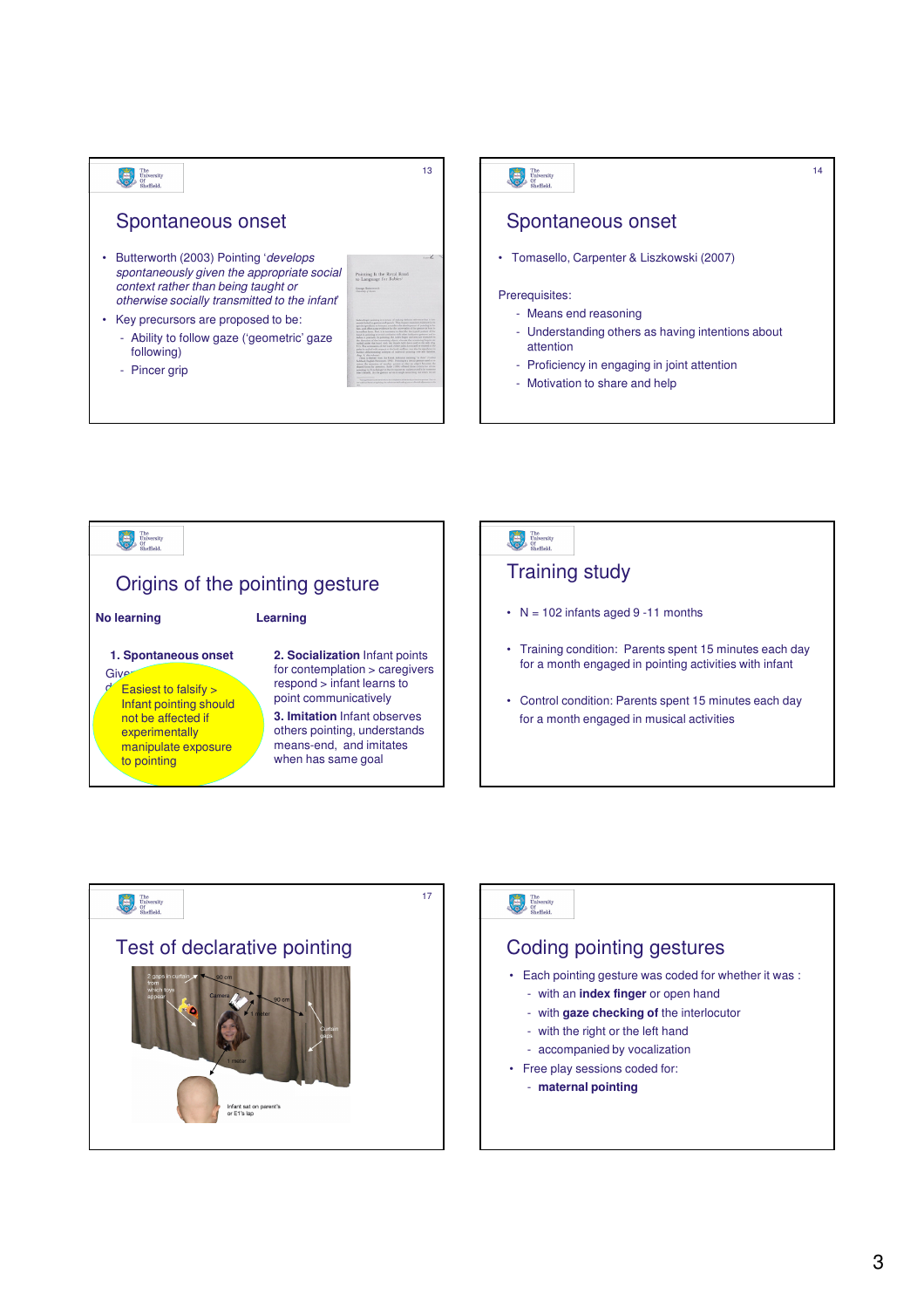



| 22<br>The<br>University<br>Öf<br>Sheffield.                     |                         |                         |                |                             |                         |                |  |  |
|-----------------------------------------------------------------|-------------------------|-------------------------|----------------|-----------------------------|-------------------------|----------------|--|--|
| <b>Type of</b><br>pointing                                      | <b>Effects on onset</b> |                         |                | <b>Effects on frequency</b> |                         |                |  |  |
|                                                                 | <b>Training</b>         | <b>Maternal</b><br>rate | Gaze<br>follow | Training                    | <b>Maternal</b><br>rate | Gaze<br>follow |  |  |
| Index finger                                                    |                         |                         |                |                             |                         |                |  |  |
| Open hand                                                       |                         |                         |                |                             |                         |                |  |  |
| Gaze check                                                      |                         |                         |                |                             |                         |                |  |  |
| Matthews, Behne, Lieven & Tomasello, 2012 Developmental Science |                         |                         |                |                             |                         |                |  |  |



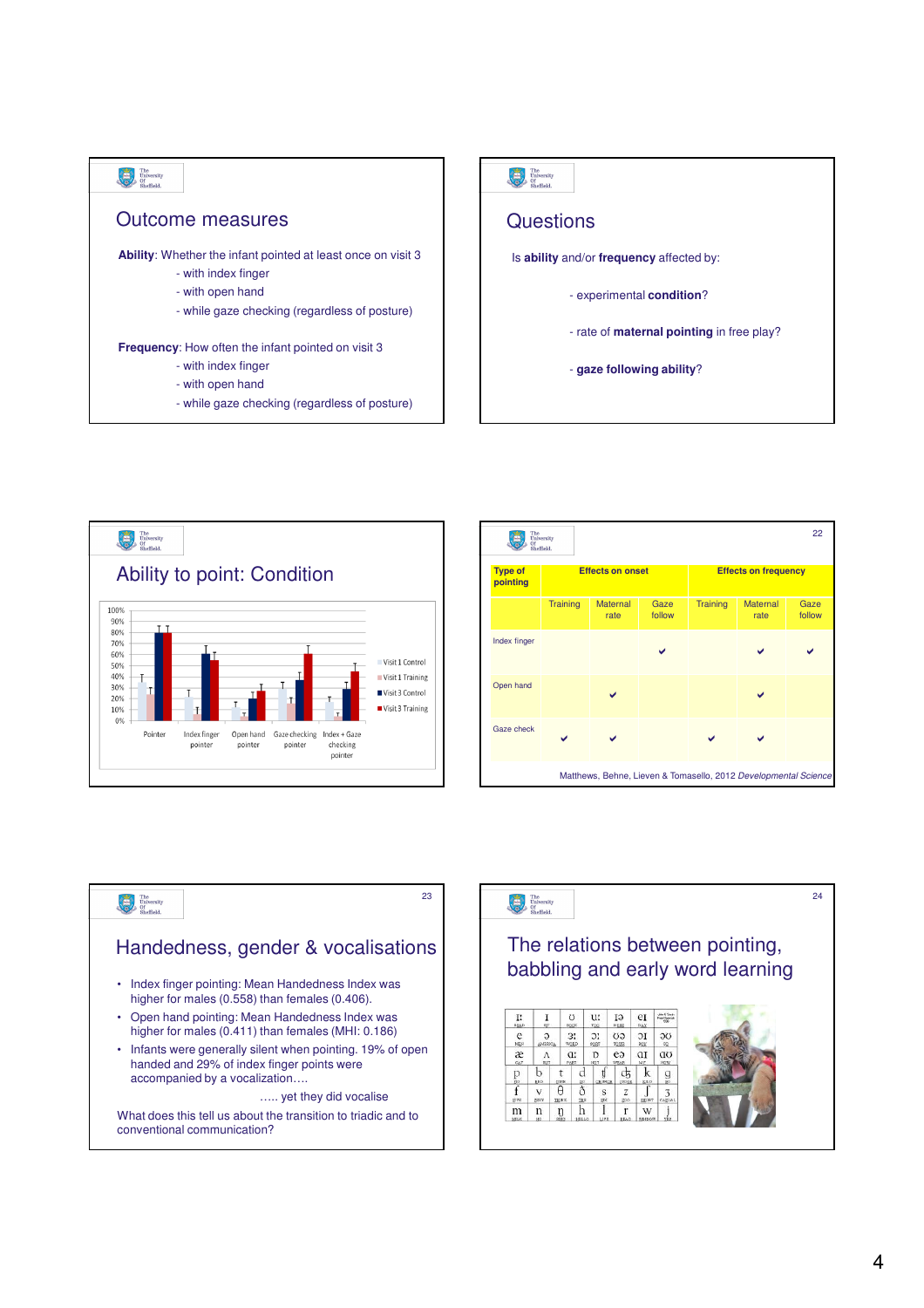## The University

## Pointing, babbling and the lexicon

- 1. Do children who learn to point early also babble early?
- Proposal that early gestural and verbal communication reflect a shared underlying construct indicative of the communicative maturity of the infant (Bates & Dick, 2002)
- 2. Is either babble or pointing a better predictor of individual differences in early word learning?





29



#### **Findings**

- Babble and pointing onset are not correlated
- Babble alone predicts 4 word point
- Pointing and maternal education predict 18 month word comprehension (babble borderline)
- Babble and maternal education predict 18 month word production (pointing borderline)

# The University

### **Conclusions**

- Timing matters: pointing onset is a strong predictor of word learning around 18 months
- Cascading set of predictors for the development of each communicative behaviour
- Answers to the questions of how infants make the shift to triadic and convention communication, need to take both gestures and vocalisations into account

30